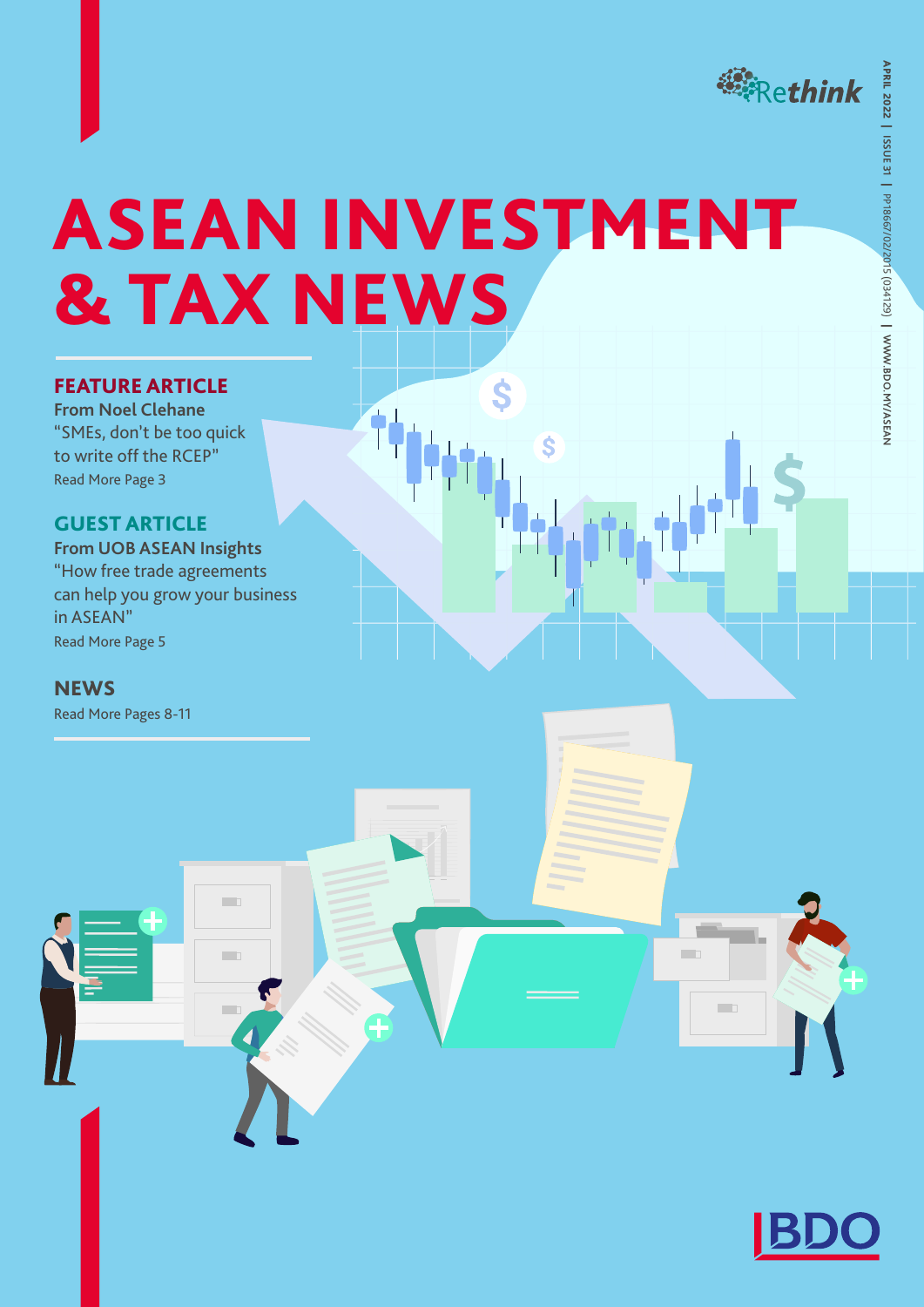# FOREWORD

### Greetings and welcome to the first instalment of the ASEAN Investment & Tax News of 2022

The first quarter of 2022 has been interesting thus far. Countries in the ASEAN region are mulling and planning their transition to COVID-19 endemic phase this year. The Regional Comprehensive Economic Partnership (RCEP), the world's largest free trade agreement which covers 15 countries and 2.3 billion people or 30% of the world's population, came into force on 1 January 2022. This is an opportunity to revitalise businesses and economic activities post-pandemic. What is worrying, however, is the ongoing conflict in Ukraine that ASEAN is now trying to deal with, and its impact on ASEAN is too early to say.

Our tax experts continue to analyse and bring you the latest in-depth updates in ASEAN.

In this publication, we feature an article from Noel Clehane, BDO Global Head of Regulatory & Public Policy, discussing the benefits that RCEP bring to small and medium-sized enterprises (SMEs) in the agreement's 15 member countries.

We also have a guest article from UOB on how ASEAN's extensive free trade agreements (FTAs) with other countries can help you grow your business in ASEAN.

In Malaysia, we discuss the Voluntary Disclosure & Amnesty Programme for Indirect Tax effective from 1 January 2022.

Over in Cambodia, our colleagues discuss Cambodia's new law on investment which came into effect on 15 October 2021 with the aim of establishing a comprehensive, transparent and predictable legal framework to attract more investments.

In Indonesia, we discuss the appointment of stamp duty collectors who are required to collect, remit, and report the stamp duties to the Directorate General of Taxes.

Finally, in Thailand, our colleagues provide updates on investment in Thailand, guidelines on tax in relation to cryptocurrency and personal income tax.

We trust this publication will offer insights for your business and investment strategies in and around the region. BDO in our various offices across ASEAN are ready to assist you should you require any further information.

### **CONTENTS**

### **P2 FOREWORD**

### **P3 FEATURE ARTICLE**

SMEs, don't be too quick to write off the RCEP By Noel Clehane

### **P5 GUEST ARTICLE**

### **UOB**

How free trade agreements can help you grow your business in ASEAN

### **P8 NEWS**

**P8 Cambodia**

Promulgation of the Law on Investment

**P9 Indonesia**

Appointment as Stamp Duty Collectors

### **P10 Malaysia**

Voluntary Disclosure & Amnesty Programme ("VA Programme") for Indirect Tax

### **P11 Thailand**

Investment and Tax Updates

**DATO' GAN AH TEE** DNS IP Regional Senior Partner BDO in ASEAN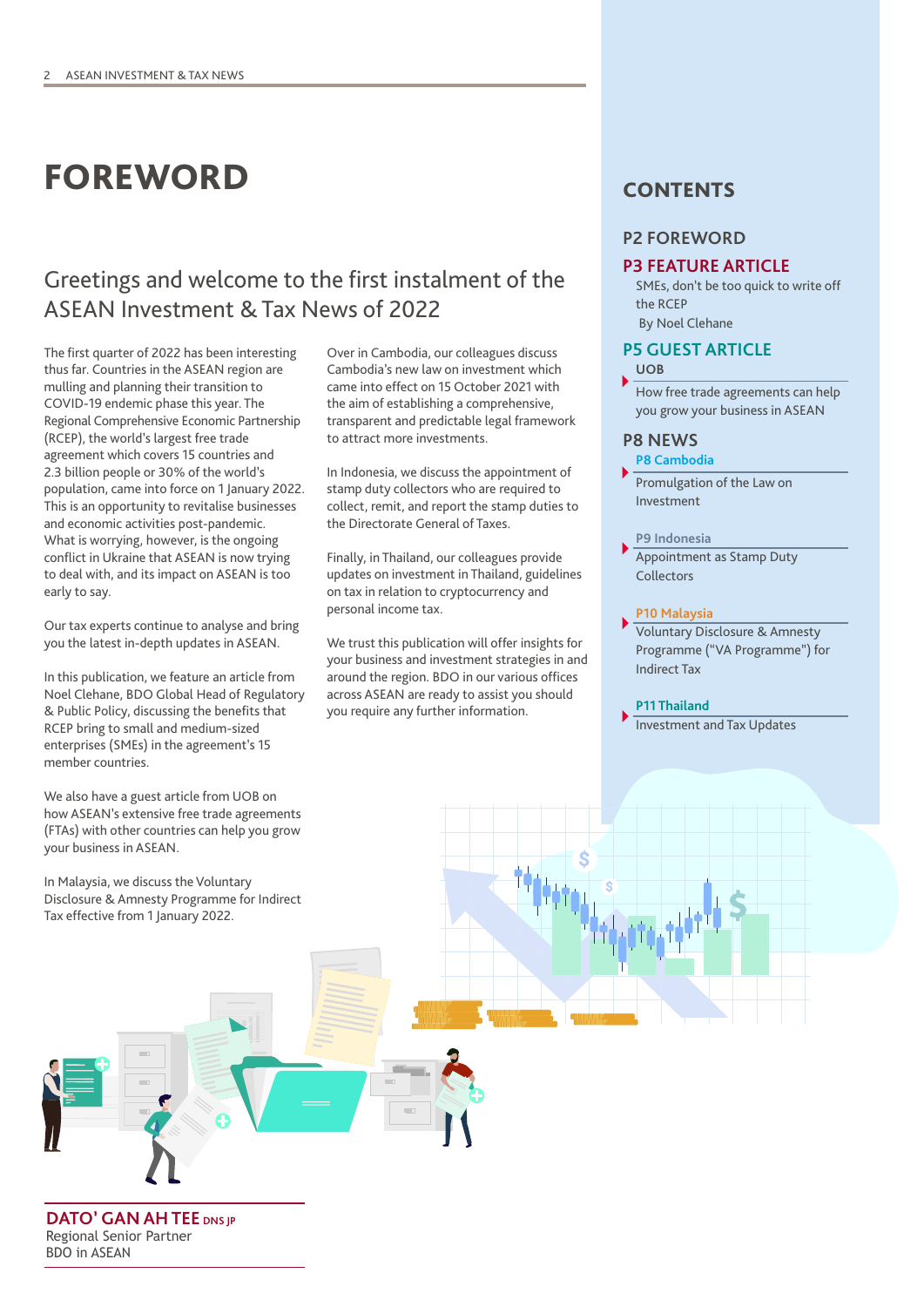## FEATURE ARTICLE SMES, DON'T BE TOO QUICK TO WRITE OFF THE RCE

**Myanmar**

**Singapo** 

**Indonesia**

**Japan**

**South Korea**

**Philippines**

**Vietnam Thailand** The Regional Comprehensive Economic Partnership (RCEP), which came into force on Jan 1 this year, is poised to be a game changer for small and medium-sized enterprises (SMEs) in the agreement's 15 member countries.

Consisting of all 10 Asean member states and 5 of its dialogue partners - Australia, China, Japan, New Zealand and South Korea - the RCEP covers 30 per cent of global gross domestic product (GDP), amounting to US\$26.2 trillion, and 30 per cent of the world's population or 2.2 billion people, making it the world's largest free trade agreement (FTA).

Despite the RCEP's economic lure, there have been concerns among certain quarters in member countries, wary that the deal may not bring as many benefits as suggested. In particular, SMEs in developing countries such as Cambodia, Indonesia, Malaysia and the Philippines have cautioned about the global competition RCEP may expose them to.

"This (impact on SMEs) is one of our concerns - that Indonesia should improve its capability first before ratifying the RCEP," said Achmad Baidowi, a member of Indonesia's House of Representatives' Commission VI, which oversees trade and investments, in January.

While concerns about competition are valid, they may only present a narrow perspective on the entry in force of the RCEP. I am of the view that SMEs should see this particular trade deal as a boon rather than bane.

For a start, businesses in RCEP countries can enjoy up to 92 per cent of tariff reductions to access one another's goods markets.

This is in addition to the preferential market access in specific products - which include mineral fuels, plastics, other chemical products, as well as miscellaneous food preparations and beverages - in selected RCEP markets such as China and Japan.

Critics across the Asean grouping point out that their member countries already enjoy privileges in these 5 other markets through their individual Asean Plus One FTAs.

**Laos**

**Malaysia**

**China**

**Cambodia**

**Brunei**

However, the RCEP builds upon these separate agreements and enhances access in certain sectors open to foreign participation in some participating markets.

This includes improved market access for Trade in Services in a significant number of sectors as well as expanded scope and commitments in new areas such as e-commerce, competition policy and intellectual property rights (IPRs).

All of this leads to cheaper access to new markets, as Singapore's Minister for Trade and Industry Gan Kim Yong said in a recent media interview.

"For the businesses, I think they can look forward to quite a lot of benefits . . . This will save costs for businesses, it will also facilitate market access." he said.

He added that since the pact will allow for greater transparency, it will also facilitate services exports in areas such as professional services, computer and business services as well as logistics and distribution.

As economies around the region bounce back from the pandemic-driven slump, this access to new markets will be crucial to individual business units.

**Australia**

For the large companies in the region, many of which already have vast resources and strong state linkages, 'hunting' for new markets overseas is less daunting or challenging.

**New Zealand**

The same cannot be said for smaller firms, many of which are surviving by the skin of their teeth during this downturn and who struggle to navigate the complex world of cross-border trade.

Thus, cheaper access to new markets will be even more helpful for such companies with few resources or influence to increase their exposure in new markets and pursue an expanded international customer base.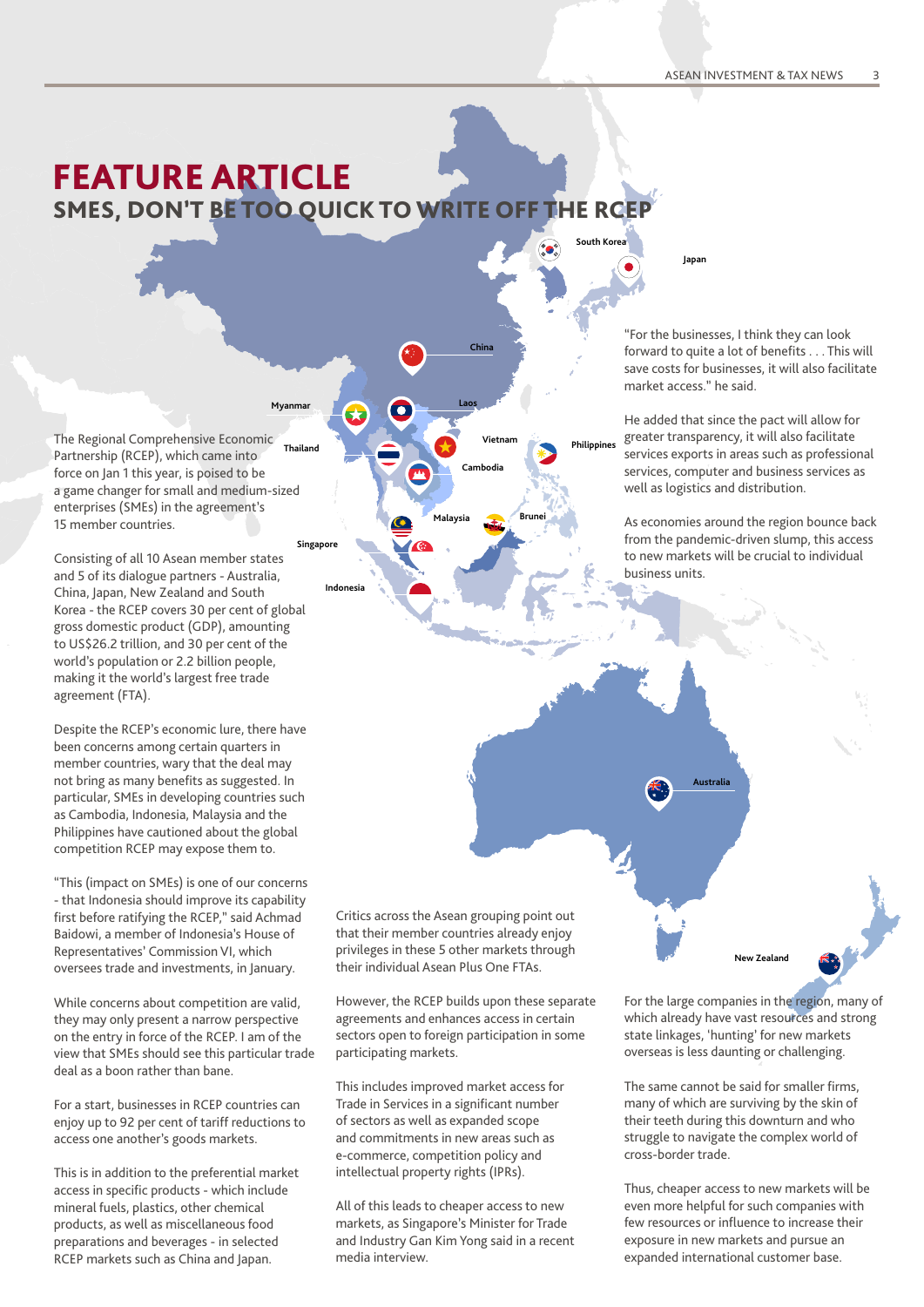### FEATURE ARTICLE SMES, DON'T BE TOO QUICK TO WRITE OFF THE RCEP (Cont'd)

### **REBALANCING GROWTH AND OPPORTUNITIES**

The benefits for SMEs are not just outbound in new markets, but also inbound domestically.

As mentioned, the cheaper access to new markets will spur large, capital-rich and innovative companies to invest in and establish presence in newer markets across the region.

Some may look at more developed economies such as Australia, Japan, Singapore and South Korea to gain access to an established ecosystem.

Others may find the developing economies of RCEP, such as Indonesia, Vietnam, Malaysia and the Philippines, more appealing as they can provide access to a large market, cheap labour, natural resources or raw materials.

In doing so, companies will facilitate knowledge and technology transfer from developed to developing economies. Companies may also set up production facilities in these economies, improving the productive capacities there.

These trends enhance the total factor of productivity of developing economies, inevitably leading to higher growth and incomes.

SMEs are well-placed to take advantage of these benefits, especially those in the goods, manufacturing, technology and information and communications technology (ICT) sectors.

As many large companies enter new, developing markets, they will look for partners, suppliers and vendors. These need not always be large companies and are often mid-market or SME businesses.

Regardless, the transfer of knowledge and technology will inevitably trickle down to smaller companies in the economy receiving the inbound investment, through a more sophisticated and efficient ecosystem which will develop.

This will be more nuanced in the RCEP than in the Asean Plus One agreements or other trade deals across the Indo-Pacific region because the enhanced framework of IPRs will instil more confidence and trust to facilitate such exchanges.

"Adequate IPR protection can play an important role in attracting foreign direct investment and encouraging technology transfer and knowledge spillovers," said a 2019 Organisation for Economic Co-operation and Development (OECD) paper on international technology transfer policies.

The paper goes on to quote work which provided convincing evidence that technology intensive firms are reluctant to transfer new technologies to countries with weak intellectual property laws.

Hence, SMEs across the region should adopt a positive mindset to RCEP and gear up to be a beneficiary of technology transfers within the more sophisticated and structured IPRs environment that RCEP will galvanise.

#### **RESTORING SUPPLY CHAIN RESILIENCY**

The RCEP includes comprehensive trade facilitation measures that improve clarity on goods clearance procedures at the border.

These measures will also provide more flexibility on the Rules of Origin for companies to benefit from regional supply chains. This includes establishing a single Rule of Origin criteria across all 15 countries acceding to the Partnership.

Such streamlined requirements around the Rules of Origin will particularly benefit SMEs as they will boost the local sourcing of goods.

They will also give businesses greater flexibility to tap regional supply chains as they can now source for inputs from or provide inputs to any other RCEP member. This will inevitably promote collaboration through regional value chains.

The pandemic exposed the vulnerability of existing supply chains as evidenced by the bottlenecks of even basic supplies in some countries.

As the RCEP will help increase the resilience of critically important regional supply chains, SMEs stand to benefit by being part of a more integrated trading system.



To maximise the benefits produced by the RCEP, SMEs need to shift their mindsets.

For example, in the case of leveraging more resilient supply chains, companies should be able to review existing supply sources, move away from less efficient sources, explore new markets and identify competitive advantages.

Businesses in participating countries will also need to educate themselves on the Rules of Origin and other trade measures in the RCEP in order to avail of the opportunities.

Rather than view the entry of new foreign players into the market with suspicion and solely as competitors, SMEs should actively explore opportunities for collaboration, learning and growth.

Lastly, the RCEP really gives new and tangible meaning to the age-old adage that "the world is your oyster".

SMEs across the countries should accede to the RCEP to substitute a domestic market mindset with one seeking for opportunities in the region - for new customer and source markets, as well as for new possibilities for partnership.

This will allow them to grow their business, be more competitive and productive.

### **NOEL CLEHANE**

Global Head of Regulatory & Public Policy BDO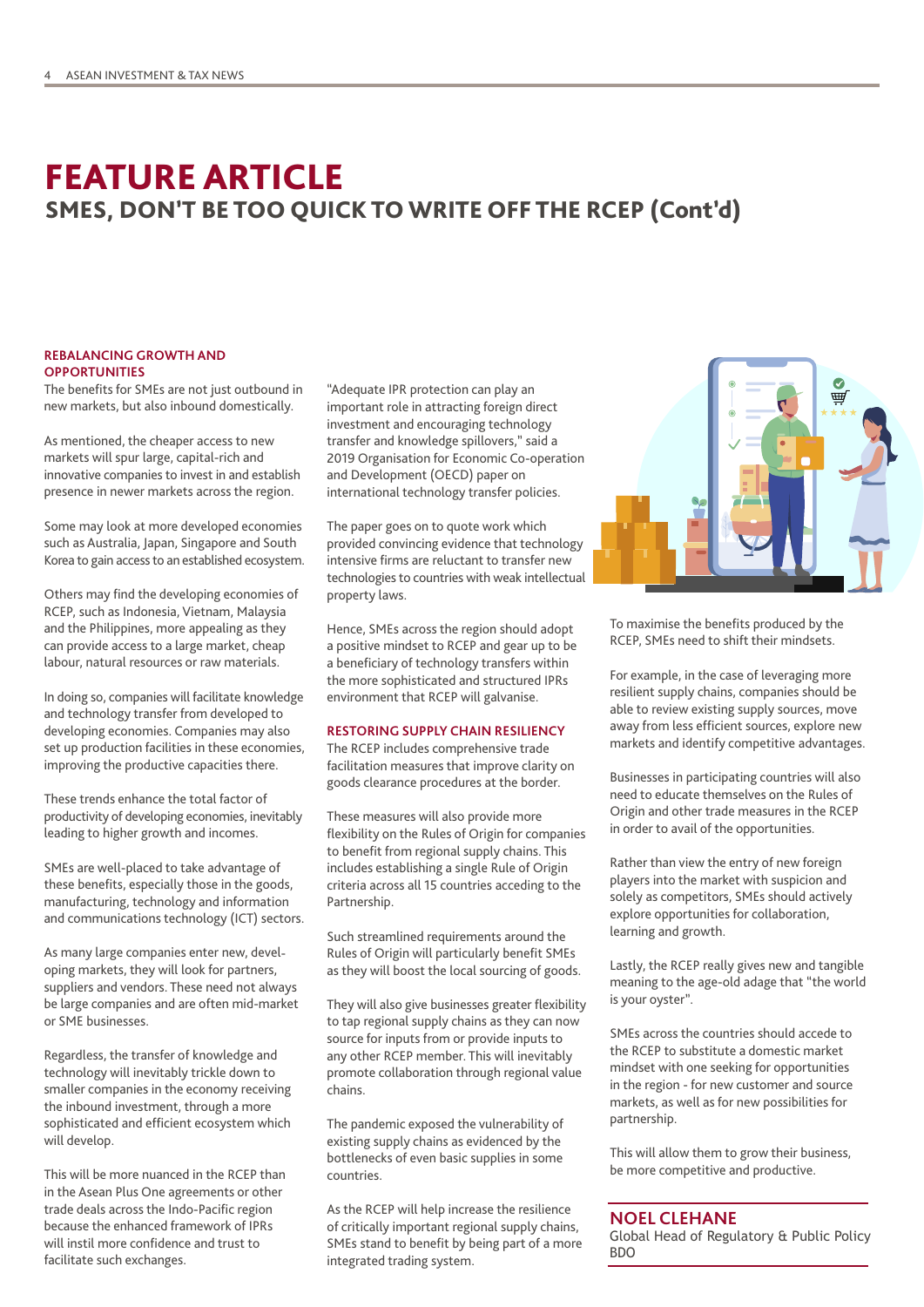### GUEST ARTICLE HOW FREE TRADE AGREEMENTS CAN HELP YOU GROW YOUR BUSINESS IN ASEAN

### **KEY TAKEAWAYS**

- **ASEAN's extensive free trade agreements (FTAs) with other countries can help businesses with overseas expansion.**
- **For example, FTAs help reduce export costs and lower non-tariff barriers to trade.**
- **Small- and medium-sized businesses can leverage on the various FTAs ASEAN offers to make their exports more competitive.**

Consumers in the Asia Pacific region are ready to spend. In 2020, the region represented [two-thirds](https://www.uob.com.sg/uobgroup/url-redirection.page?reURL=https://www.statista.com/statistics/311357/sales-of-e-commerce-worldwide-by-region/&adobe_mc=MCMID%3D43444235945290342982978818982688821231%7CMCORGID%3D116168F454E6DA2A0A4C98A6%2540AdobeOrg%7CTS%3D1646299716) of global e-commerce spending. A key driver behind this trend was intra-regional exports – contributing 60 per cent of trade in the region, according to data from the United Nations Conference on Trade and Development (UNCTAD).

However, there is a common misconception that FTAs are only applicable to large businesses. In fact, small- to medium-sized enterprises (SMEs) may tap into this sizeable opportunity by leveraging FTAs to lower export costs and non-tariff barriers. If you are an SME, read on to find out how your business can benefit from recent agreements that actively protect smaller businesses.



### **WHAT ARE FTAS?**

A free trade agreement is a pact between two or more countries to reduce import and export barriers. These treaties grant preferential access to specific sectors of a country by exempting certain categories of businesses from customs duties and taxes.

FTAs help reduce non-tariff barriers to trade – the intangibles that may deter companies from expanding abroad. These include providing transparency and clear documentation via online facilities and avoiding duplication in testing or qualification requirements. Such arrangements can also reduce the time required for customs clearance by introducing a mechanism that allows for advanced classification of goods before shipping – reducing potential complexities at customs.

Exporters may even participate in the rule of law for product standards in the FTA partner country if none exist at that time. For instance, the [Asia Pacific Economic Cooperation \(APEC\)](https://www.uob.com.sg/uobgroup/url-redirection.page?reURL=http://fscf-ptin.apec.org/&adobe_mc=MCMID%3D43444235945290342982978818982688821231%7CMCORGID%3D116168F454E6DA2A0A4C98A6%2540AdobeOrg%7CTS%3D1646299716)  [Food Safety Cooperation Forum \(FSCF\) h](https://www.uob.com.sg/uobgroup/url-redirection.page?reURL=http://fscf-ptin.apec.org/&adobe_mc=MCMID%3D43444235945290342982978818982688821231%7CMCORGID%3D116168F454E6DA2A0A4C98A6%2540AdobeOrg%7CTS%3D1646299716)elps APEC countries harmonise food standards consistent with international standards. These standards are vital for more transparency in cross-border trade and protection of consumers in FTA partner countries.

To protect intellectual property, FTAs promote enhanced IP rights and encourage trade partners to adopt IP protections. This makes it easier for businesses to search, register and protect their brands and trademarks in new markets. For dispute cases with a host state, a company can seek recourse through a neutral avenue.

Some FTAs also offer intellectual property (IP) protection by allowing companies to file a single copyright or patent that applies across two or more countries. This helps technology companies safeguard against IP theft or piracy when exporting their know-how abroad.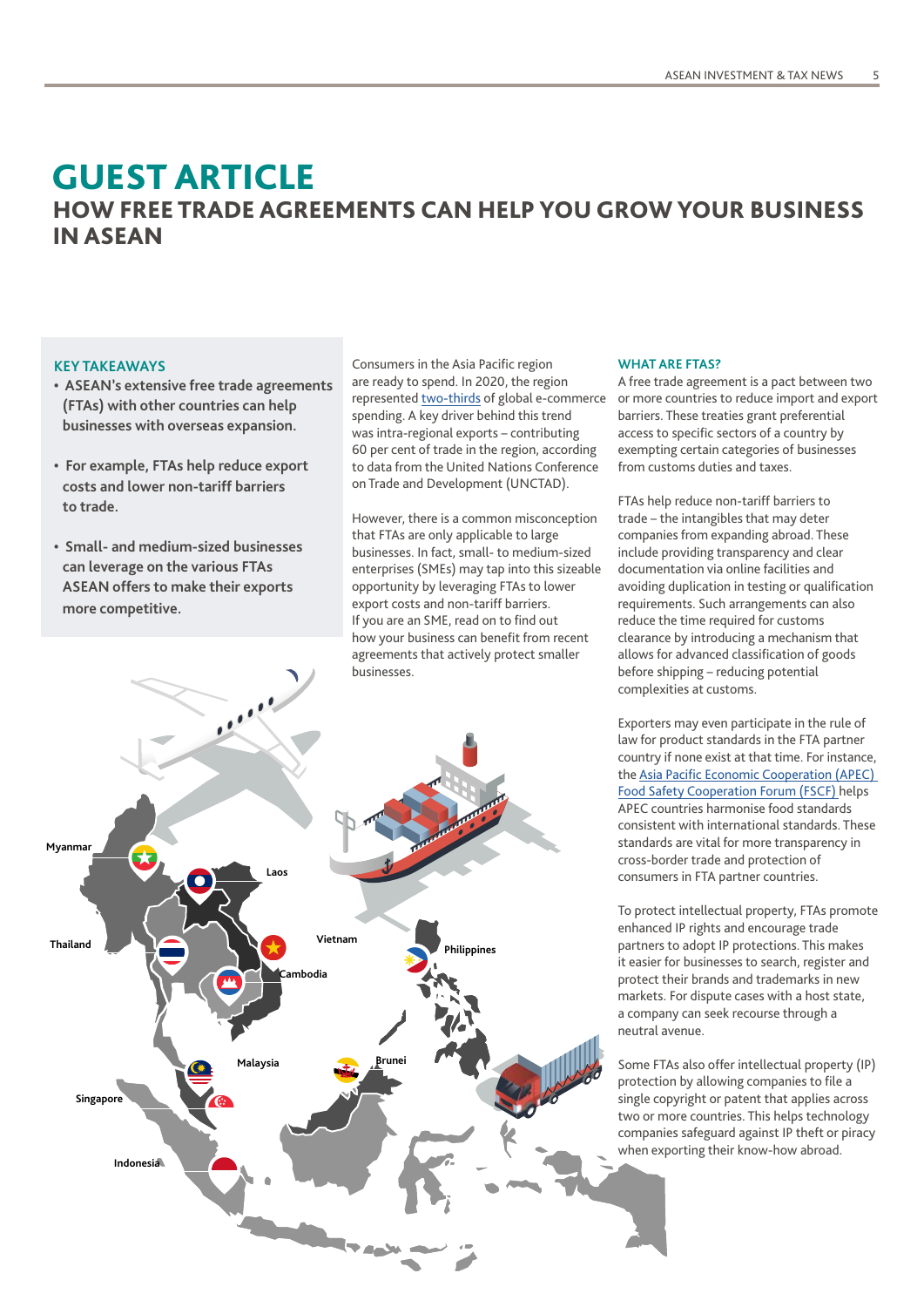### HOW FREE TRADE AGREEMENTS CAN HELP YOU GROW YOUR BUSINESS IN ASEAN (Cont'd) GUEST ARTICLE

### **HOW CAN ASEAN SMES BENEFIT FROM FTAS?**

ASEAN, as a region, has six free trade agreements with China, India, Korea, Japan, Hong Kong, and Australia-New Zealand. There are also FTAs negotiated by individual ASEAN member countries with their major trading partners.

| <b>COUNTRY</b>          | <b>NUMBER OF FTAS</b> |
|-------------------------|-----------------------|
| <b>Er</b> Brunei        | 10                    |
| <b>T</b> Cambodia       | $\overline{7}$        |
| $\rightarrow$ Indonesia | 12                    |
| Lao PDR                 | 9                     |
| Malaysia                | 16                    |
| Myanmar                 | $\overline{7}$        |
| The Philippines         | 9                     |
| Singapore               | 26                    |
| Thailand                | 14                    |
| Vietnam                 | 14                    |

### Table 1: Number of FTAs available in each ASEAN country. Source: [Asia Regional](https://www.uob.com.sg/uobgroup/url-redirection.page?reURL=https://aric.adb.org/fta-country&adobe_mc=MCMID%3D43444235945290342982978818982688821231%7CMCORGID%3D116168F454E6DA2A0A4C98A6%2540AdobeOrg%7CTS%3D1646299716)  [Integration Centre,](https://www.uob.com.sg/uobgroup/url-redirection.page?reURL=https://aric.adb.org/fta-country&adobe_mc=MCMID%3D43444235945290342982978818982688821231%7CMCORGID%3D116168F454E6DA2A0A4C98A6%2540AdobeOrg%7CTS%3D1646299716) information extracted from website as of 20 August 2021

The ASEAN Free Trade Area (AFTA) covers trade in goods and services, and investments through three agreements:

- **1** ASEAN Trade in Goods Agreement (ATIGA)
- **2** ASEAN Framework Agreement on Services (AFAS)
- **3** ASEAN Comprehensive Investment Agreement (ACIA)

ATIGA eliminates tariffs across virtually all major product lines, while AFAS provides market liberalisation across the widest coverage of service sectors in ASEAN, including professional services, telecommunications, financial services, computer and related services,

distribution, and logistics services. The ACIA offers protection for investors and investments in ASEAN, helping to create a more transparent, facilitative and secure environment for investors.

The latest [Regional Comprehensive Economic](https://www.uobgroup.com/asean-insights/markets/regional-economic-prospects-driven-by-rcep.page?path=data/ai/31&cr=segment)  [Partnership \(RCEP\) agreement](https://www.uobgroup.com/asean-insights/markets/regional-economic-prospects-driven-by-rcep.page?path=data/ai/31&cr=segment) has contributed to forming the biggest trade bloc. It has been signed by countries in the Asia Pacific region, involving all 10 ASEAN member countries, China, Japan, South Korea, Australia and New Zealand, covering 15 countries or 30 per cent of the world's GDP.

One essential feature of RCEP is the concept of 'regional cumulation' in its rules of origin, whereby raw materials from any of the RCEP member countries can be used as originating content.

As a result, SMEs in ASEAN may enjoy direct access to larger markets in the region such as China. Moreover, with the new rules of origin, businesses can source raw materials from a larger pool of suppliers and still maintain a single certificate of origin. For example, a Singapore SME may source for products from the region, retain its Singapore certificate of origin, and take advantage of beneficial trade agreements in Singapore.

### **WHAT BUSINESSES SHOULD CONSIDER WHEN USING FTAS**

### **1 Approach the relevant government agencies and local partners**

ASEAN's member nations have different governing bodies that help support large companies and SMEs with FTA guidelines.

### The [Singapore Business Federation \(SBF\)](https://www.uob.com.sg/uobgroup/url-redirection.page?reURL=https://www.sbf.org.sg/&adobe_mc=MCMID%3D43444235945290342982978818982688821231%7CMCORGID%3D116168F454E6DA2A0A4C98A6%2540AdobeOrg%7CTS%3D1646299716)

assists local businesses to improve their global competitiveness through Singapore's FTAs. There is a specialised team within SBF that conducts seminars and training to improve the understanding of FTAs, and also addresses any FTA-related enquiries or issues businesses may encounter under its one-stop advisory centre.

Indonesia has several agencies that are focused on specific areas of collaboration with FTA partner countries. The Indonesian [Chamber of Commerce and Industry \(Kadin\)](https://www.uob.com.sg/uobgroup/url-redirection.page?reURL=https://bsd-kadin.org/kadin-indonesia/&adobe_mc=MCMID%3D43444235945290342982978818982688821231%7CMCORGID%3D116168F454E6DA2A0A4C98A6%2540AdobeOrg%7CTS%3D1646299716) works with FTA-member nations to create training, research and assistance. An alliance between the Canada–Indonesia Trade and Private-Sector Assistance (TPSA) project and the Ministry of Trade Indonesia helps support Indonesian SMEs with various trade-related tools and information such as trade policy analysis, trade and investment promotion to Canada.

In Malaysia, the [Ministry of International](https://www.uob.com.sg/uobgroup/url-redirection.page?reURL=https://www.miti.gov.my/&adobe_mc=MCMID%3D43444235945290342982978818982688821231%7CMCORGID%3D116168F454E6DA2A0A4C98A6%2540AdobeOrg%7CTS%3D1646299716)  [Trade and Industry \(MITI\)](https://www.uob.com.sg/uobgroup/url-redirection.page?reURL=https://www.miti.gov.my/&adobe_mc=MCMID%3D43444235945290342982978818982688821231%7CMCORGID%3D116168F454E6DA2A0A4C98A6%2540AdobeOrg%7CTS%3D1646299716) provides guidance for manufacturers or exporters looking to apply for a Preferential Certificate of Origin. In addition, MITI and the related agencies, [MATRADE](https://www.uob.com.sg/uobgroup/url-redirection.page?reURL=https://www.matrade.gov.my/en/&adobe_mc=MCMID%3D43444235945290342982978818982688821231%7CMCORGID%3D116168F454E6DA2A0A4C98A6%2540AdobeOrg%7CTS%3D1646299716) and [SME Corp](https://www.uob.com.sg/uobgroup/url-redirection.page?reURL=https://www.smecorp.gov.my/&adobe_mc=MCMID%3D43444235945290342982978818982688821231%7CMCORGID%3D116168F454E6DA2A0A4C98A6%2540AdobeOrg%7CTS%3D1646299716), regularly organise public outreach programmes around FTA updates.

### **2 Determine your product code before checking tariff rates**

Every product traded internationally has a classification code. This code is based on the Harmonised System (HS), a standardised numerical method set up by the Customs Cooperation Council, renamed World Customs Organisation (WCO) to classify trade products. Customs authorities worldwide use the 6-digit HS codes to identify which tariffs apply to the product.

ASEAN member states align their HS-codes at the 8-digit level based on the [ASEAN](https://www.uob.com.sg/uobgroup/url-redirection.page?reURL=https://www.customs.gov.sg/businesses/harmonised-system-classification-of-goods/understanding-hs-classification&adobe_mc=MCMID%3D43444235945290342982978818982688821231%7CMCORGID%3D116168F454E6DA2A0A4C98A6%2540AdobeOrg%7CTS%3D1646299716)  [Harmonised Tariff Nomenclature](https://www.uob.com.sg/uobgroup/url-redirection.page?reURL=https://www.customs.gov.sg/businesses/harmonised-system-classification-of-goods/understanding-hs-classification&adobe_mc=MCMID%3D43444235945290342982978818982688821231%7CMCORGID%3D116168F454E6DA2A0A4C98A6%2540AdobeOrg%7CTS%3D1646299716). Border controls would impose tax and duties on products based on the HS code and these codes are reviewed by the World Customs Organisation once every five years.

### **3** Find the most relevant FTA for **your target market**

Singapore leads ASEAN in the number of FTAs it has with its major trading partners. Its 26 FTAs are with countries that collectively cover 90 per cent of the country's trade. For some markets, there is more than one FTA; for instance, exporters to China can consider the ASEAN-China FTA, the China-Singapore FTA, and soon, the RCEP that is pending ratification.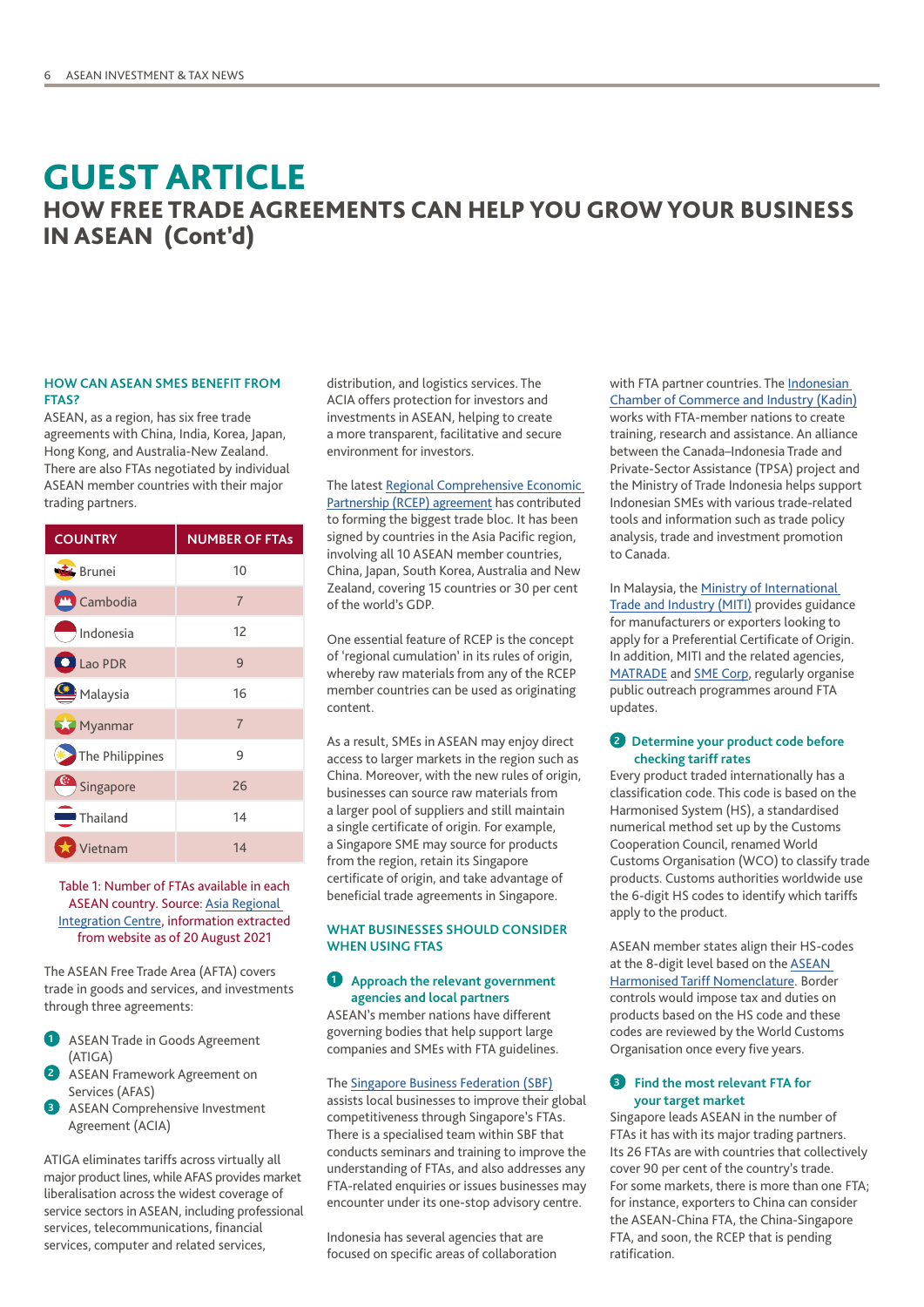### HOW FREE TRADE AGREEMENTS CAN HELP YOU GROW YOUR BUSINESS IN ASEAN (Cont'd) GUEST ARTICLE

### **4 Check your product's Rules of Origin (ROOs)**

Each FTA has its own set of Rules of Origin to determine whether the item has undergone sufficient processing in the origination country or was wholly obtained in a certain country under the FTA, to qualify for duty-free or lower duty benefits. Note that an item that qualifies for a certain FTA may not be able to qualify as an originating good in other FTAs.

ROO is FTA- and product-specific, so some products that qualify under an FTA can pay lower or no import tariff into another FTA-member country. Businesses that wish to acquire a certificate of origin will need to register with a customs agency in their home country.

| <b>ASEAN MEMBER COUNTRY</b> | <b>CERTIFICATE OF ORIGIN (CO) ISSUING AUTHORITY</b>                       |
|-----------------------------|---------------------------------------------------------------------------|
| <b>Brunei</b>               | Ministry of Foreign Affairs and Trade                                     |
| <b>T</b> Cambodia           | Ministry of Commerce                                                      |
| Indonesia                   | Ministry of Trade (Directorate General of Foreign Trade)                  |
| $\Box$ Lao PDR              | Ministry of Commerce (Directorate of Import and Export<br>Office No. 1)   |
| $\mathbf{S}$ Malaysia       | Ministry of International Trade and Industry (Trade Services<br>Division) |
| Myanmar                     | Ministry of Commerce (Directorate of Trade)                               |
| The Philippines             | <b>Bureau of Customs (Export Coordination Division)</b>                   |
| Singapore                   | Singapore Customs (Documentation Specialist Branch)                       |
| $\blacksquare$ Thailand     | Ministry of Commerce (Department of Foreign Trade)                        |
| ietnam                      | Ministry of International Trade                                           |

### Table 2: Government bodies in charge of issuing a Certificate of Origin (CO). Please note that self-certification is accepted by all member countries. Source: ASEAN Briefing, Dezan Shira & Associates

For many of the FTAs in Singapore, exporters would need to register their manufacturing premises with the Singapore Customs, submit a manufacturing cost statement, and apply for a preferential certificate of origin through [TradeNet](https://www.uob.com.sg/uobgroup/url-redirection.page?reURL=https://www.tradenet.gov.sg/tradenet/login.jsp&adobe_mc=MCMID%3D43444235945290342982978818982688821231%7CMCORGID%3D116168F454E6DA2A0A4C98A6%2540AdobeOrg%7CTS%3D1646299716). Some FTAs, such as the Comprehensive and Progressive Agreement for Trans-Pacific Partnership (CPTPP), Singapore-Australia FTA, and US-Singapore FTA, allow for self-declaration without the need to apply through Singapore Customs.

### **COMMON MISCONCEPTIONS AROUND FTAS**

There is a common belief that FTAs are only suitable for organisations that have existing multinational networks.

However, these multinationals are often able to serve a market that levies steep tariffs by sourcing from an affiliate in a third country that has a more favourable tariff agreement with the importing country. This reduces the need for assistance in the form of an FTA's lower tariff arrangements.

SMEs often do not have this global network to draw upon. FTAs help lower these trade barriers by introducing favourable tariffs and streamlining documentation requirements. Standardisation of trading platforms also simplify rule of origin requirements and lower export costs to new markets.

Tariff arrangements may also make exports more competitive in FTA partner countries and enhance market protection for small businesses in key industries.

In fact, several pioneering FTAs are building more inclusive provisions to support SMEs. Given that SMEs form the backbone of the region's trade, these FTAs assist SME exporters with trade education and trading programmes.

The CPTPP is one of the first FTAs to include a chapter on ensuring the protection of small businesses.

Such measures, coupled with active local promotion of FTAs by various government agencies, can ensure that SMEs benefit from Asia Pacific's economic growth and strong intra-regional trade links.



UOB is a strategic partner of Singapore Business Federation (SBF) in the GlobalConnect@SBF initiative and supports the internationalisation activities of Singapore businesses in key overseas destinations in Asia, particularly the ASEAN region. UOB is also working with SBF to help businesses with any FTA-related enquiries or issues under its one-stop advisory centre.

**Source: UOB ASEAN Insights, 22 November 2021**

This article ["How free trade agreements can help you grow your business in ASEAN"](https://www.uobgroup.com/asean-insights/markets/free-trade-agreements-asean.page?path=data/ai/68&cr=segment&s_cid=fdia:my:owned:onl:bdo:na:bu:url:na:280322-evergreen:bdo_my:bdo_malaysia_newsletter:na&vid=na) was first published on UOB ASEAN Insights. Reproduced with permission from UOB.

Visit [https://www.uobgroup.com/asean-insights/](https://www.uobgroup.com/asean-insights/index.page?s_cid=fdia:my:owned:onl:bdo:na:qr:na:na:280322-evergreen:bdo_my:bdo_malaysia_newsletter:na&vid=na) to receive the latest insights, market developments and useful information pertaining to foreign investments into ASEAN.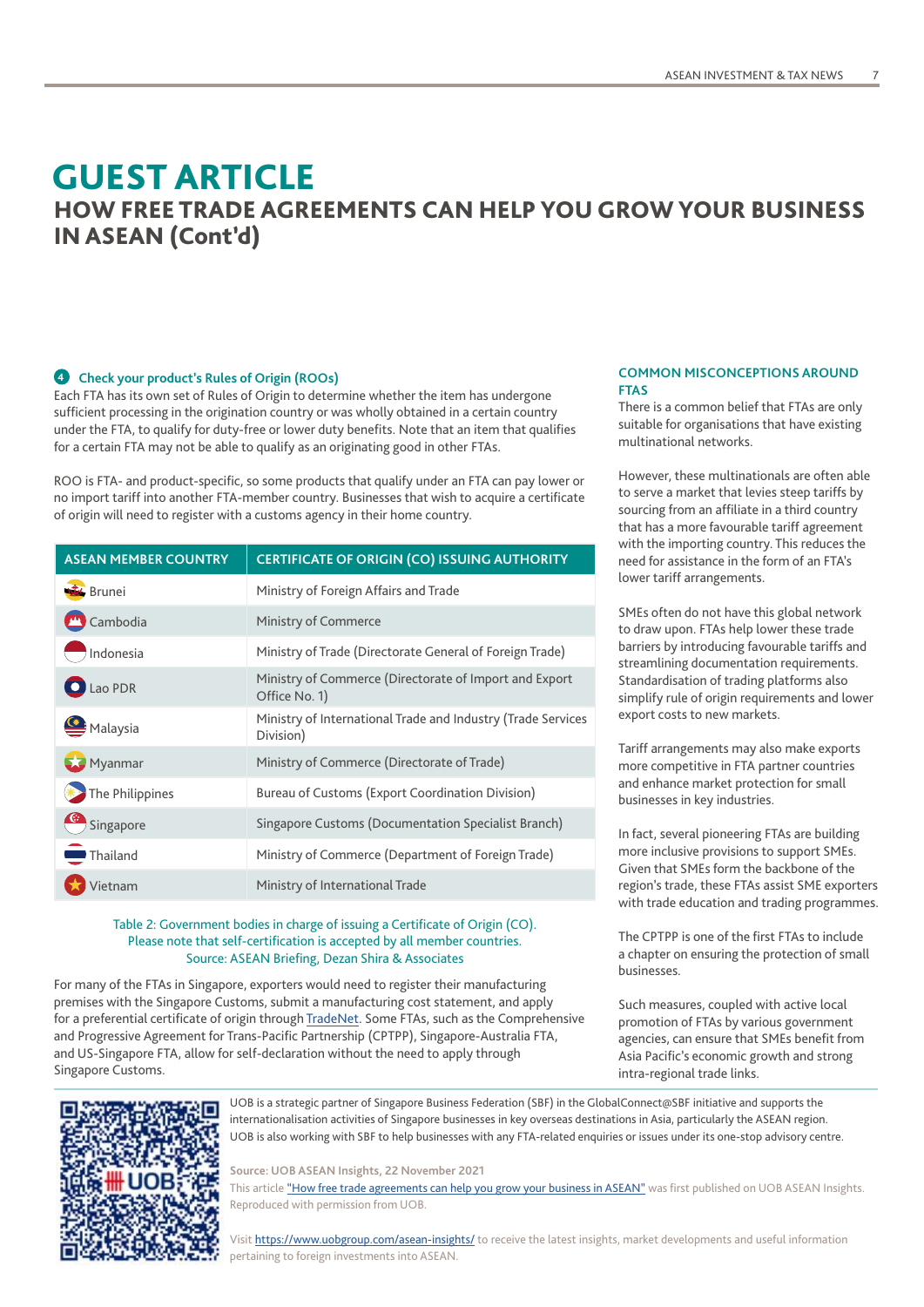### **NEWS** CAMBODIA: PROMULGATION OF THE LAW ON INVESTMENT



**The New Law on Investment ("New Investment Law") was announced and became effective from 15 October 2021 to replace the existing 1994 Law on Investment and the 2003 Law on the Amendment to the Law on Investment. The New Investment Law aims to provide a comprehensive, transparent and predictable legal framework to attract both domestic and foreign investment. Some of the key features of the New Investment Law are as follows:**

### **NEW PROCEDURE FOR REGISTRATION OF AN INVESTMENT PROJECT**

Under the New Investment Law, an online registration process for Qualified Investment Project ("QIP") applications is introduced. Furthermore, the Conditional Registration Certificate ("CRC") issued prior to issuance of a Final Registration Certificate, will be replaced with a single registration certificate ("Registration Certificate"), which will contain machine-readable bar/QR code. The timeline for issuance of a Registration Certificate is shortened to 20 working days.

The New Investment Law also clarifies that an investment project that has received a Registration Certification can be implemented automatically but the certificate does not relieve the applicant from the obligation to apply for other licenses and permits required under Cambodian law.

### **NEW ENCOURAGED SECTORS**

In order to make Cambodia a more attractive investment destination, the New Investment Law provides investment incentives and guarantees for investment projects that:

- **<sup>1</sup>** Contribute to skills training, research and development and innovation;
- **<sup>2</sup>** Nurture the growth of small to medium sized enterprises ("SMEs") by providing support to SMEs via skills training, staff incentives and investment in machinery or production equipment;
- **3** Establish large industrial parks and commercial hubs;
- **<sup>4</sup>** Promote more active participation by the private sector in the development of physical infrastructure;
- **<sup>5</sup>** Promote the logistics and digital industry sectors; and
- **<sup>6</sup>** Contribute to environmental management and protection as well as biodiversity conservation.

### **INVESTMENT INCENTIVES**

The New Investment Law provides 3 types of incentives:

### **1 Basic incentives**

- **a** Income tax exemption for 3 to 9 years for specific investment sectors and activities.
- **b** Deduction of certain expenditures, including capital depreciation and certain significant expenditure at a rate of 200% for 9 years.
- **c** Export QIP and supporting QIP are eligible for customs duty, excise tax and VAT exemptions for the import of construction equipment and materials, production equipment and materials and production inputs.
- **d** Domestic QIP is eligible for customs duty, excise tax and VAT exemptions for the import of construction equipment and materials as well as production equipment and materials.

### **2** Additional incentives

- **<sup>a</sup>** VAT exemptions for the purchase of locally produced production inputs; and
- **b** Deduction of expenses at a rate of 150% related to, among other things, research, development, innovation and human resource development.

### **3 Special Incentives**

Projects that have high potential to contribute to national economic development will be eligible for special incentives. The types of projects and incentives will be listed in the law on financial management.

### **INVESTMENT GUARANTEES AND PROTECTIONS**

Under the New Investment Law, investors are eligible for certain investment guarantees and protections, including but limited to:

- **<sup>1</sup>** Compensation for loss of income as a result of civil war, armed conflict and a state of national emergency;
- **<sup>2</sup>** Fair treatment for domestic and foreign investors, with restriction on land ownership by foreign investors remaining unchanged;
- **<sup>3</sup>** Protection against nationalisation or expropriation;
- **<sup>4</sup>** Restriction against pricing regulation;
- **<sup>5</sup>** No restriction on foreign exchange control and profit repatriation; and
- **<sup>6</sup>** Intellectual property protection.

### **EXPANSION OF A QIP PROJECT**

Under the New Investment Law, investors can register their QIP projects as an expansion of a qualified investment project ("EQIP") and a project that is eligible for only an investment guarantee ("IGP") with the Council for the Development of Cambodia ("CDC") or the Provincial/Municipal Investment Sub-committee ("PMIS"). An EQIP that is registered with the CDC or PMIS is entitled to receive investment incentives under New Investment Law.

### **CANCELLATION OF AN INVESTMENT PROJECT**

Under the New Investment Law, the CDC is granted the rights to cancel a QIP on certain grounds, including the failure by the investor to perform its obligations under the relevant laws and regulations. However, the New Investment Law does not provide any explicit grace period for the investor to remedy their defaults.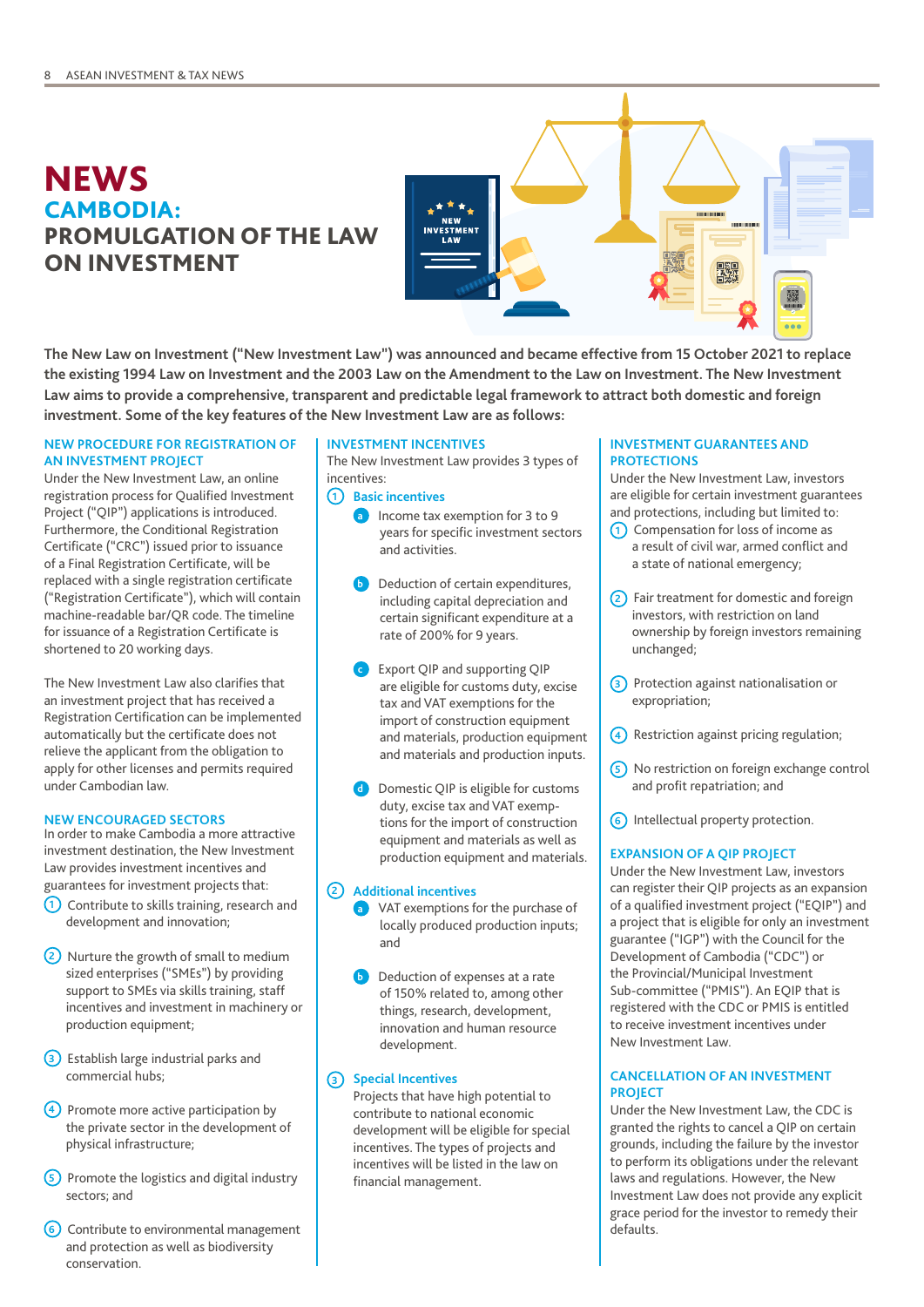### INDONESIA: APPOINTMENT AS STAMP DUTY COLLECTORS **NEWS**

**To implement Law No. 10 Year 2020 regarding Stamp Duty, the Indonesian Tax Authority has recently issued the Ministry of Finance ("MoF") Regulation No. 151 Year 2021 on the determination of Stamp Duty Collectors and procedures for the collection, payment, and reporting of Stamp Duty.**

### **CRITERIA**

Directorate General of Taxes may appoint taxpayers as Stamp Duty Collectors by issuing an appointment letter based on the following criteria:

- **<sup>1</sup>** The taxpayers facilitate the issuance of commercial papers in the form of cheques and demand deposit (bilyet giro);
- **<sup>2</sup>** The taxpayers issue and/or facilitate the issuance of the following documents with a minimum of 1,000 documents per month:
	- **a** securities transaction documents, including document of future contract transaction, in any name and form;
	- **b** Certificates and/or statement letters. or other similar letters with their duplicates; and
	- **<sup>c</sup>** Documents stating an amount of money above IDR 5 million (five million Indonesian Rupiah) which mention the receipt of money or include acknowledgement of debts settlement and/or repayment.

Taxpayers who meet the above criteria may be appointed as Stamp Duty Collectors by the Indonesian Tax Authority or Directorate General of Taxes.

### **VOLUNTARY DISCLOSURE**

Taxpayers who meet the criteria but have not been appointed as Stamp Duty Collectors may submit a voluntary disclosure in the form of a notification letter submitted through email, application, or system provided by the Directorate General of Taxes. Further, the notification letter will be used for consideration of appointment of taxpayers as Stamp Duty Collectors.

Once appointed, Stamp Duty Collectors are required to collect, remit, and report the stamp duties to the Directorate General of Taxes with a flat rate of IDR 10,000 (ten thousand Indonesian Rupiah) for each stamp duty.

#### **SANCTIONS**

If Taxpayers fail to carry out the collection obligations, a tax assessment letter will be issued with the amount of stamp duties that are uncollected, under collected, unpaid or underpaid plus an administrative sanction of 100% of the stamp duty payable.

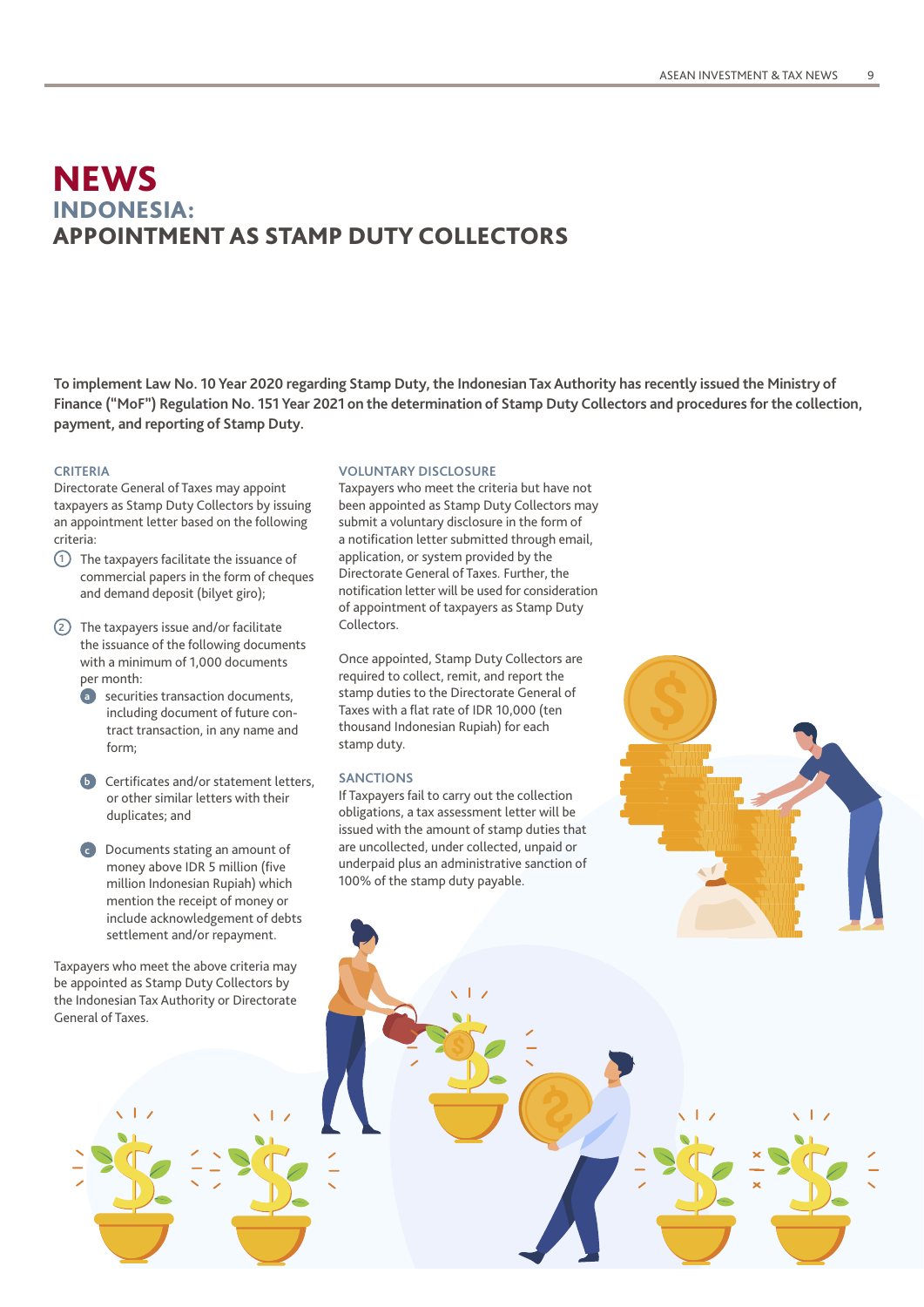### **NEWS** MALAYSIA: VOLUNTARY DISCLOSURE & AMNESTY PROGRAMME ("VA PROGRAMME") FOR INDIRECT TAX INVESTMENT AND TAX UPDATES

**As proposed in the Malaysian Budget 2022, the Royal Malaysian Customs Department ("RMCD") has implemented a Voluntary Disclosure and Amnesty Programme ("VA Programme") for indirect tax effective from 1 January 2022.**



Companies/individuals are also encouraged to participate in this programme to correct any errors made on indirect tax. The timeframe and applicable incentives offered by the RMCD is as follows:

| <b>PHASE</b> | <b>PERIOD</b>                              | <b>PENALTY</b><br><b>REMISSION</b> | <b>TAX</b><br><b>REMISSION</b> |
|--------------|--------------------------------------------|------------------------------------|--------------------------------|
|              | 1 January 2022 - 30 June 2022 (6 months)   | 100%                               | 10%/20%/30%                    |
|              | 1 July 2022 - 30 September 2022 (3 months) | 50%                                | 5%/10%/15%                     |

The VA Programme covers Sales Tax & Service Tax (SST 1.0 & 2.0), Import Duty, Export Duty, Excise Duty, Goods and Services Tax (GST), Tourism Tax and Departure Levy. The two categories for the implementation of this programme are as follows:

| (1) VOLUNTARY DISCLOSURE     | (2) AMNESTY                                       |
|------------------------------|---------------------------------------------------|
| On errors unknown            | On offences that have been identified by RMCD and |
| or undiscovered by the RMCD. | Bill of Demand (BOD) will be / have been issued.  |



Under the Voluntary Disclosure, the RMCD has assured taxpayers that activities and periods that have been disclosed under this programme will not be audited in the future unless there is strong evidence of fraud. In addition, those who participate in this programme are assured that they will not be audited within one year from the date the programme ends.

Under the Amnesty programme, any company/individual who has arrears of tax/ duty/levy/penalty/surcharge on any Bill of Demand ("BOD") issued for the coverage period up to 31 October 2021 is eligible for the special amnesty subject to the stipulated conditions set by the RMCD. A blanket approval will be granted by the RMCD for up to 100% remission on any outstanding penalty/surcharge and for 10% incentives on any tax/duty/levy payable on or before 31 October 2021.

In recent years, many changes were made to the laws and guidelines governing the abovementioned indirect taxes, as well as the practical application of the rules. Consequently, it has been challenging for many businesses to be in full compliance with the requirements and interpretations of the RMCD.

This is the first time, the RMCD has implemented a formal voluntary disclosure scheme. In the past, voluntary disclosures were handled on a case-by-case basis. The absence of any guidelines on penalty waivers has resulted in businesses being reluctant to disclose any errors to the RMCD due to the uncertainty and lack of transparency. Hence, this VA Programme is a welcomed tax measure to encourage greater indirect tax compliance.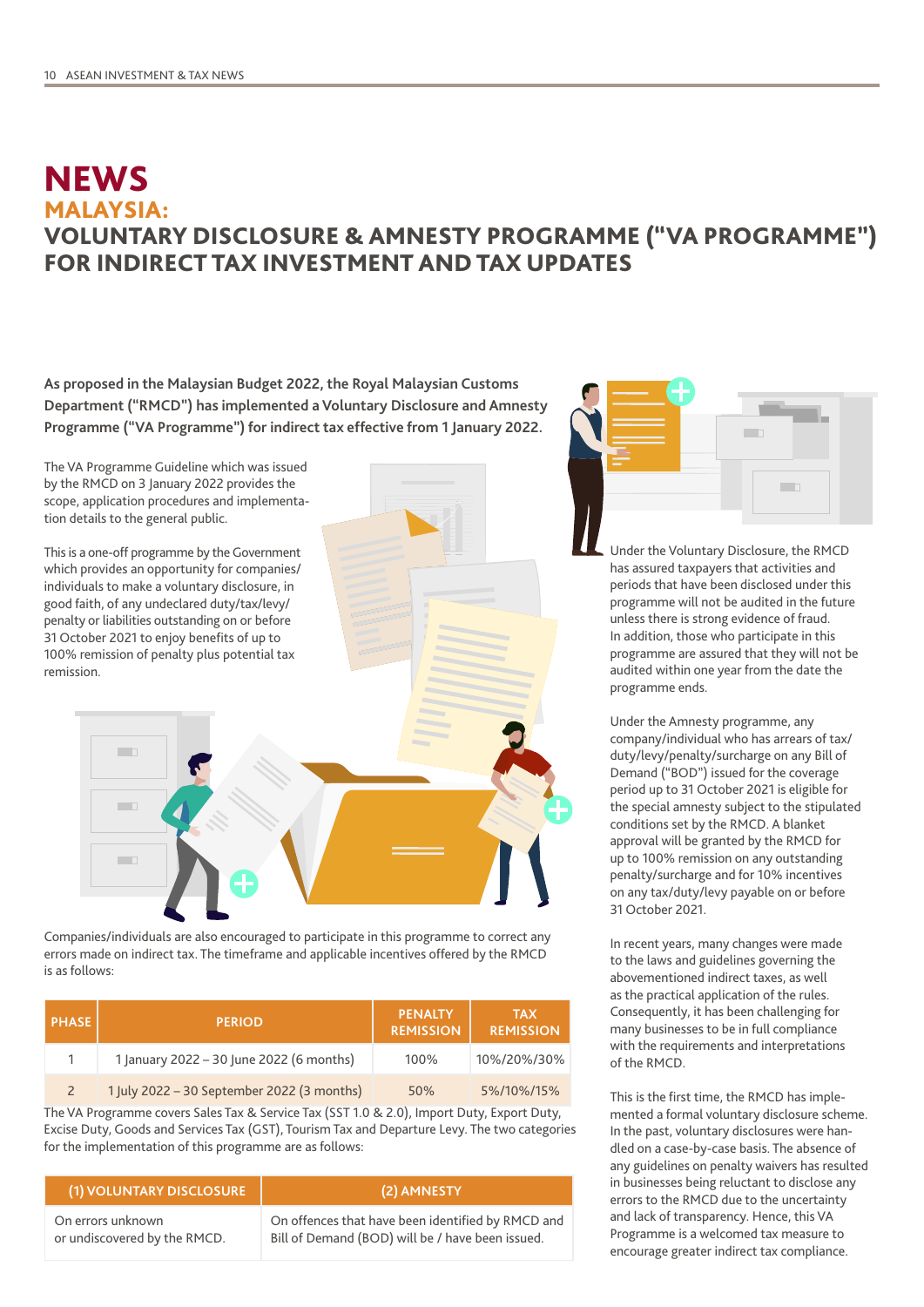### **NEWS** THAILAND: INVESTMENT AND TAX UPDATES

### **INVESTMENT**

Based on the Board of Investment ("BOI") reports, the investment promotion applications in 2021 increased by 59% as compared to the same period of prior year. The total investment value was 642.7 billion Baht (approximately 20 billion USD). The increase was attributed mainly to investments in Bio-Circular-Green (BCG) industries, power generation and technology sectors.

The BCG model focuses on promoting four industries, as follows:

- 
- **i** agriculture and food;<br>**ii** ) medical and wellness
- **ii** medical and wellness;<br>**iii** bioenergy, biomaterial bioenergy, biomaterial and biochemical; and
- *(iv)* tourism and creative economy.

Electrics and electronics topped the list of target sectors with 104.5 billion Baht in value, followed by the medical sector, petrochemicals and chemicals, agriculture and food processing, and automotive and parts. The fastest-growing sector was digital.

BOI also approved additional incentives for existing promoted companies that made additional investments in the original projects. The incentives include "increase in the limit and period of CIT exemption", which will receive an additional limit for CIT exemption from 100 – 300% for a period of 1-3 years for investments in research and development (R&D), technology and innovation.

Ś

### **TAX**

**Cryptocurrency**

The Thailand Revenue Department has provided guidelines for calculating income derived by individuals from trading cryptocurrencies and similar digital assets. The methods of calculation are First-In-First-Out (FIFO) or moving average method and the individuals are required to include the income in their tax returns for FY 2021. The due date for submitting the 2021 tax returns is on 31 March 2022. Additionally, the guidelines also clarify deduction of expenses and offsetting losses for calculation of income.

#### **Personal Income Tax**

The Cabinet approved the lowering of withholding tax to 17% for highly skilled foreign professionals in the target industries and exempt wealthy foreigners, wealthy foreign pensioners, and high-skilled foreigners with long-term residency visas from being taxed on income or assets earned before moving to Thailand. The incentives are granted to promote investment in the Eastern Economic Corridor, which will allow companies to attract high skilled foreign professionals.

It must be noted that this is currently an approval by the Cabinet only. This will be effective once the formal regulation is issued and published in the official gazette.